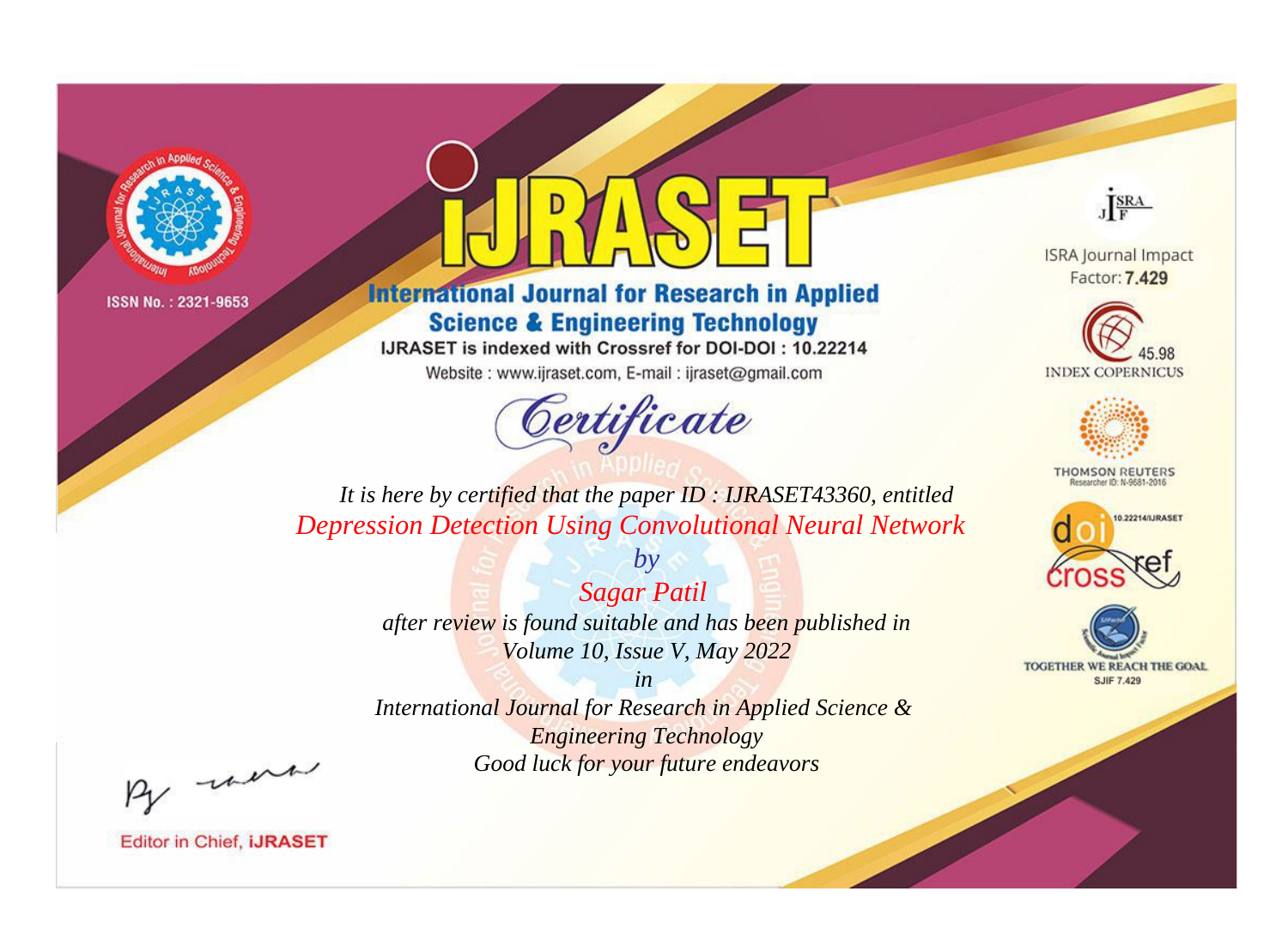



**International Journal for Research in Applied Science & Engineering Technology** 

IJRASET is indexed with Crossref for DOI-DOI: 10.22214

Website: www.ijraset.com, E-mail: ijraset@gmail.com



JERA

**ISRA Journal Impact** Factor: 7.429





**THOMSON REUTERS** 



TOGETHER WE REACH THE GOAL **SJIF 7.429** 

*It is here by certified that the paper ID : IJRASET43360, entitled Depression Detection Using Convolutional Neural Network*

> *by Prof. Nalini Jagtap after review is found suitable and has been published in Volume 10, Issue V, May 2022*

> > *in*

*International Journal for Research in Applied Science & Engineering Technology Good luck for your future endeavors*

By morn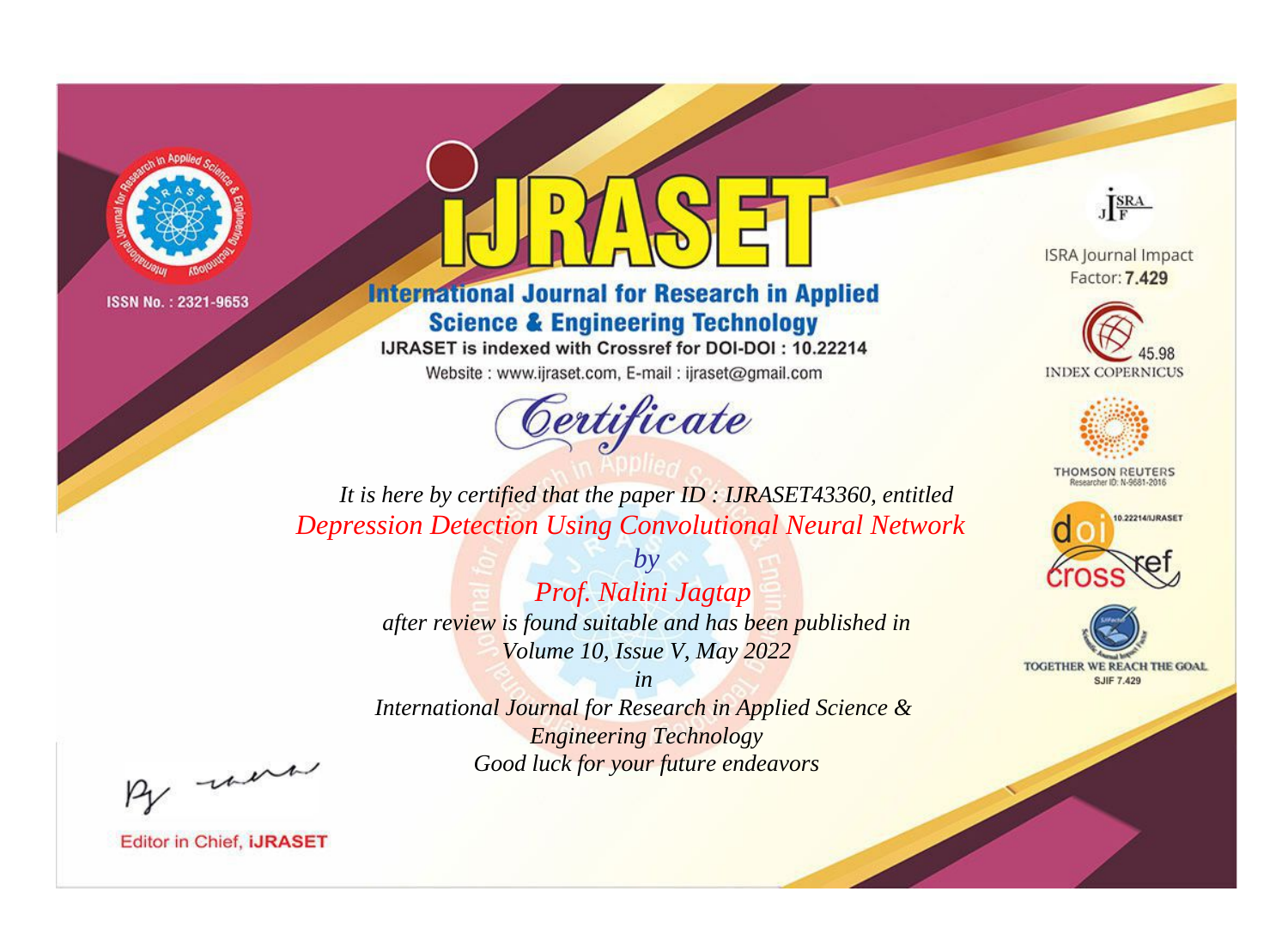



**International Journal for Research in Applied Science & Engineering Technology** 

IJRASET is indexed with Crossref for DOI-DOI: 10.22214

Website: www.ijraset.com, E-mail: ijraset@gmail.com



JERA

**ISRA Journal Impact** Factor: 7.429





**THOMSON REUTERS** 



TOGETHER WE REACH THE GOAL **SJIF 7.429** 

*It is here by certified that the paper ID : IJRASET43360, entitled Depression Detection Using Convolutional Neural Network*

> *by Kaustubh Jadhav after review is found suitable and has been published in Volume 10, Issue V, May 2022*

> > *in*

*International Journal for Research in Applied Science & Engineering Technology Good luck for your future endeavors*

By morn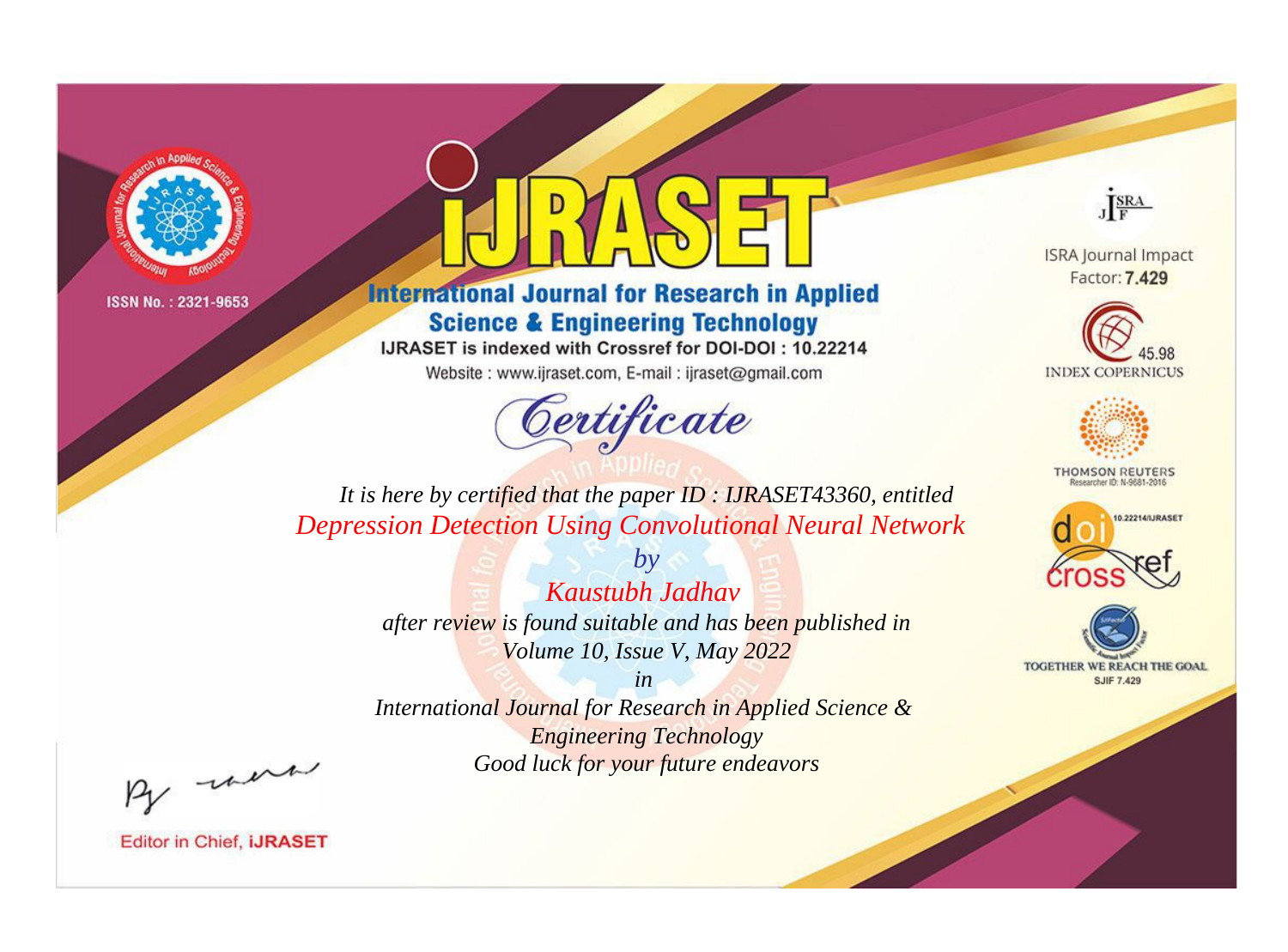



**International Journal for Research in Applied Science & Engineering Technology** 

IJRASET is indexed with Crossref for DOI-DOI: 10.22214

Website: www.ijraset.com, E-mail: ijraset@gmail.com



JERA

**ISRA Journal Impact** Factor: 7.429





**THOMSON REUTERS** 



TOGETHER WE REACH THE GOAL **SJIF 7.429** 

*It is here by certified that the paper ID : IJRASET43360, entitled Depression Detection Using Convolutional Neural Network*

> *by Abhijeet Desai after review is found suitable and has been published in Volume 10, Issue V, May 2022*

> > *in*

*International Journal for Research in Applied Science & Engineering Technology Good luck for your future endeavors*

By morn